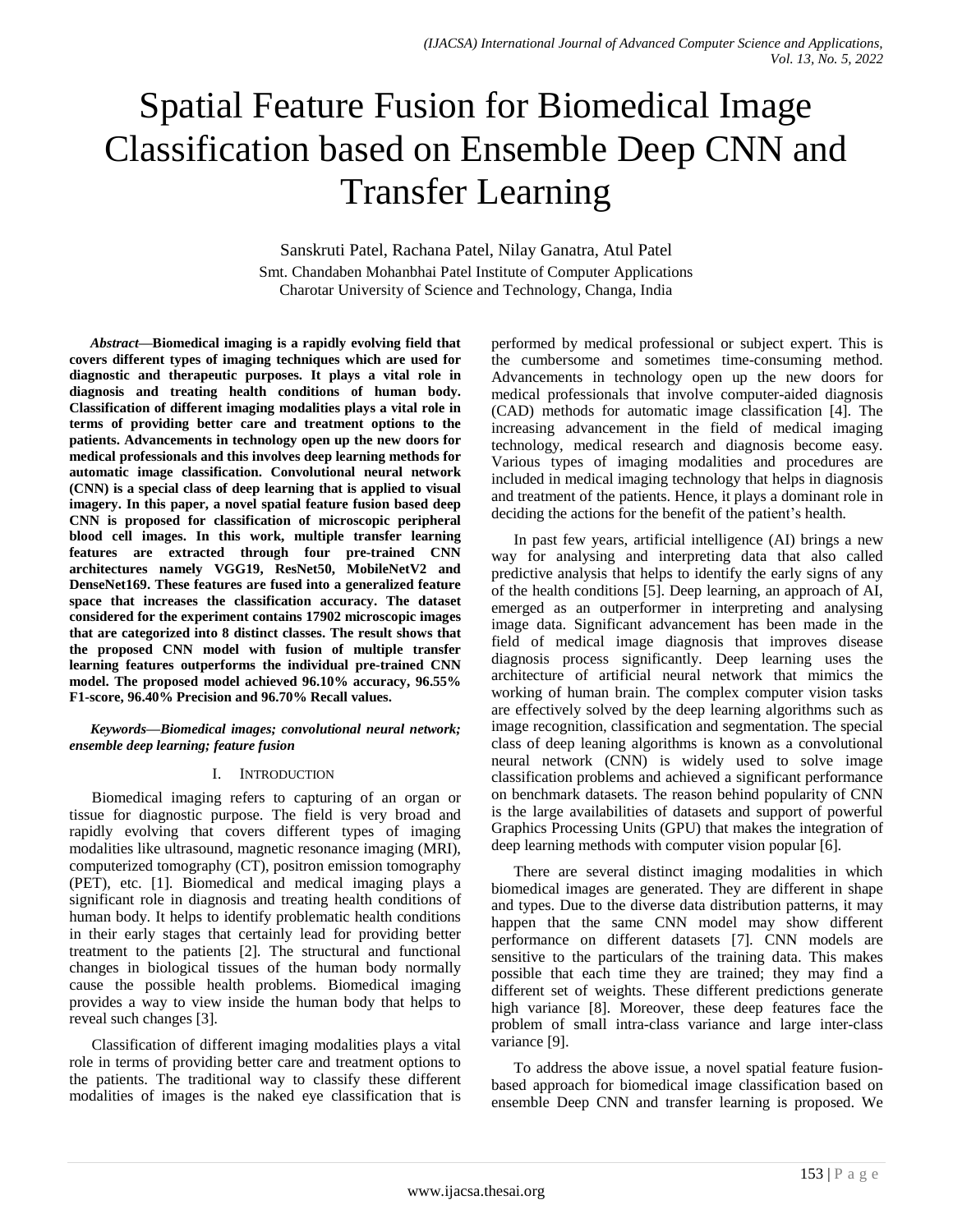have used stacked generalization that is an ensemble learning method. We have used four benchmarked pre-trained CNN models as a deep feature extractor. Extracted features from different networks are merged using spatial feature fusion method. Finally, two FC (fully connected) layers with ReLU are used along with one FC layer with softmax activation function.

The major contributions of the paper include: (a) To propose an ensemble learning framework for creating a deep feature extractor that combines transfer learning features from more than one pre-trained CNN models (b) To apply a spatial feature fusion technique that creates a generalized feature space from extracted features (c) To proposed a deep CNN model that can be used for biomedical image classification with increased prediction accuracy.

## II. RELATED WORK

Health care is one of the fastest growing sectors that is delivered by health experts. It is sometimes difficult to recognize disease patterns from huge number of medical images. The special classes of Artificial Intelligence (AI) are machine learning and deep learning algorithms. These algorithms give impressive results for classification of biomedical images. Image classification is considered as one of the computer visions tasks. Many researchers have been worked in biomedical classification that resulting several robust methods that can be categorized into two types; traditional digital image processing techniques and deep learning models. The traditional image processing methods involves manual feature extractions methods whereas deep learning models perform the feature extraction without manual intervention.

N. Sharma et al [10] used texture primitive features to perform segmentation along with classification of medical images. They have used artificial neural network (ANN) for designing the algorithm that performs segmentation and classification. The algorithm has been used for CT and MRI images of distinctive body parts like brain and liver. Ahmed M. Sayed [11] applied machine learning techniques for diagnosis of breast cancer from MRI images. The highest classification accuracy is 94/6% given by KNN. M. I. Daoud et al [12] proposed a fusion approach based on multiple ROI for classification of breast ultrasound image. GLCM texture features are extracted in each ROI that are further classified using binary SVM classifier. The dataset considered for the experiment contains 64 benign and 46 malignant tumor images. The proposed approach provides very promising results with 98.2%, 98.4%, and 97.8% values for accuracy, specificity, and sensitivity respectively. P. Chak et al [13] proposed an Artificial Neural Network (ANN) and SVM based approach to classify the kidney stone images. To extract the features from the CT images, GLCM method was used. The ANN approach gives 95% accuracy, whereas SVM approach gives 99% accuracy. P. Nanglia et al [14] proposed a hybrid algorithm for classification of lung cancer images. The dataset considered for an experiment contains 500 images and the overall accuracy of the approach is 98.08%.

Deep learning is effectively applied for various domains, including satellite imaging, observation frameworks, mechanical and medical procedures, and precision agriculture. Several researchers have worked upon applying deep convolutional neural network for different medical applications. H. T. Nguyen et al [15] improved the prediction of disease using shallow CNN. They have applied data visualization techniques on Metagenomic data and achieved promising results. S. M. Anwar et al [16] proposed deep transfer learning and LDA (Linear Discriminant Analysis) based approach for classification of medical image modality. They have considered pre-trained ResNet-50 model to implement transfer learning approach along with LDA approach. For experiment, a benchmark ImageCLEF-2012 dataset was considered. The classification accuracy obtained is 87.91% that is significantly better as compared to the state-ofthe-art approaches. C.-H. Chiang et al [17] applied CNN for automatic classification of medical image modality. They have considered multiple image modalities that include CT images of abdomen & brain and MRI images of brain and spine. The accuracy achieved for validation and test sets are greater than 99.5%. Moreover, the F1-score for each of the category is greater than 99%.

B. P. Battula and D. Balaganesh [18] propose a hybrid model for medical image classification based on CNN and Encoder. HIS2828 and ISIC2017 are the datasets considered for the experiment. The results show that the accuracy of the proposed model is better than the existing models. A. A. Gomaa et al [19] discussed about how CNN and GANs are used to improve early prediction of plant disease. They have considered a tomato plant images that are infected with Tomato Mosaic Virus for conducting an experiment. The proposed CNN provides 97% accuracy. S. Patel [20] classified bacterial colony images using Atrous convolution using transfer learning approach. The dataset considered for the experiment contains 660 bacterial colony images classified into 33 distinct classes. The proposed model replaces the standard convolution layer of the VGG-16 pre-trained model with the Atrous convolution. The training and validation accuracy obtained from the experiment are 95.06% and 93.38% respectively.

# III. PROPOSED METHOD

In this research, we have proposed a novel spatial feature fusion based Deep CNN model for biomedical image classification. We have developed a feature fusion network using Ensemble deep CNN that leverages the power of stateof-the-art pre-trained CNNs. Ensemble learning is the technique that combines different individual CNN models in order to increase prediction accuracy through generalization [21]. As shown in Fig. 1, the proposed model has three stages, (a) deep feature extraction and feature maps (b) spatial feature fusion of deep transfer learning features and (c) classification.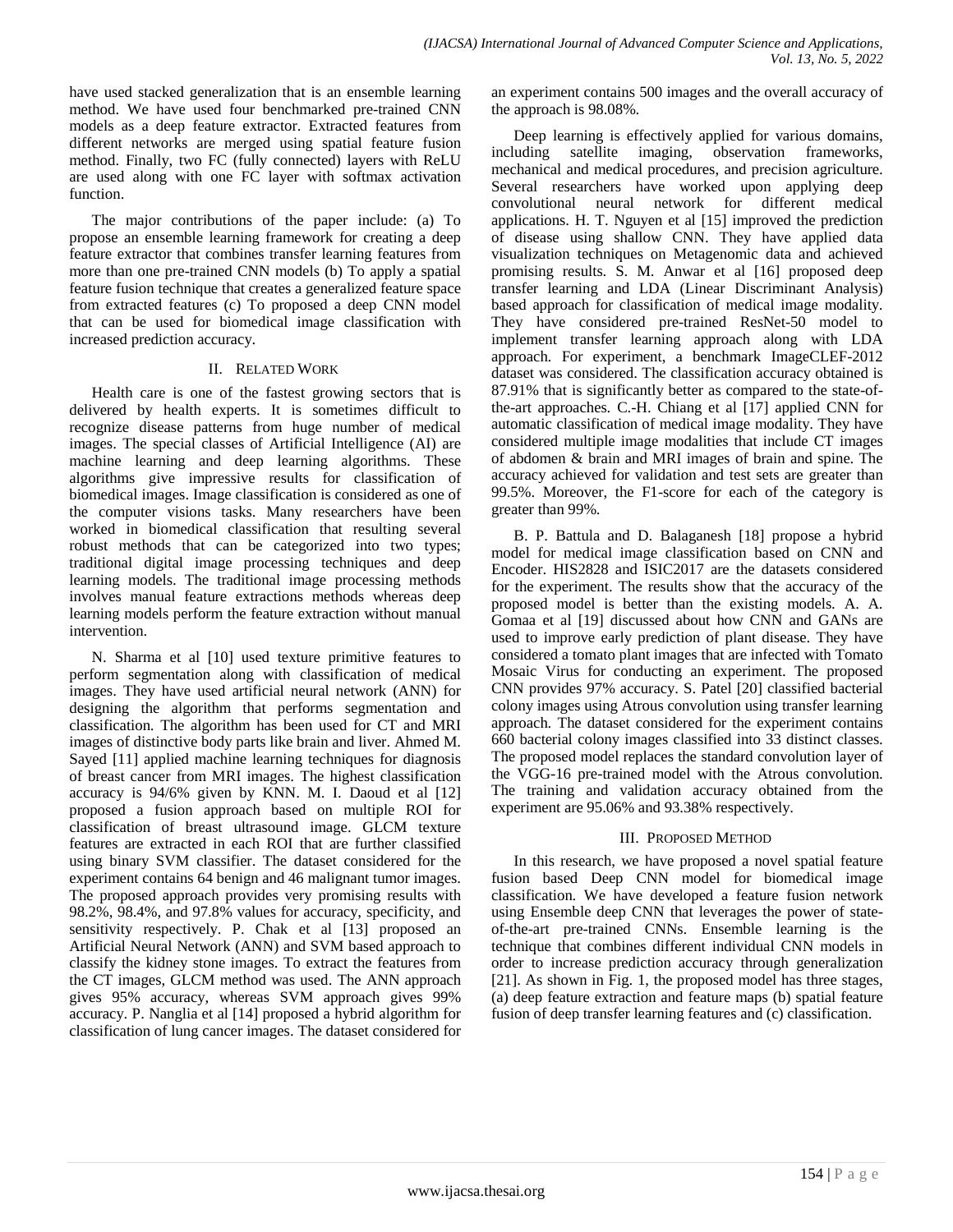

Fig. 1. Spatial Feature Fusion based Deep CNN Model using Ensemble Deep CNN and Transfer Learning.

## *A. Deep Feature Extraction and Feature Maps*

Feature extraction and feature map generation is the crucial step for classification of images using deep learning networks. A deep learning network normally requires a large amount of resources and dataset to be trained for precise feature extraction. The common practice followed is to use the pretrained model instead of building and training the CNN model scratch. There are several pre-trained CNN models already exist which are developed to solve a similar problem [22]. All modern pre-trained CNN models have emerged from the ImageNet Large Scale Visual Recognition Challenge (ILSVRC) challenge [23]. The challenge is organized yearly from 2010 to 2017 that provides a platform for researchers to present their algorithms related to object localization and image classification tasks. The pre-trained models belong to ILSVRC are trained on ImageNet dataset that consists about 14 million images categorized in several classes. The pre-trained models used the concept of transfer learning, i.e. knowledge gained by solving one problem can be applied to solve similar related problems by using an already trained model to learn a different set of features. It eliminates the need of large amount of data with significant better performance along with reduced convergence time [24]. The commonly used pre-trained models are VGG16, VGG19, MobileNet, InceptionNet, ResNet, DenseNet, etc.

We have followed stacked generalization ensemble [25] approach to ensemble four pre-trained CNN models. For that, as the preliminary step, four benchmarked CNN models i.e. VGG19, ResNET50, MobileNet and DenseNet are considered as base models for the proposed novel model. We have reused these pre-trained networks with the parameter they have learned on ImageNet dataset. Also, we have removed their final softmax classification layer as it contains 1000 neurons. We have frozen all the intermediate layers of base models to keep their original trained weights. After that, the global average pooling is applied for dimensionality reduction and an output feature vector is created for each of the base model.

## *B. Spatial Feature Fusion of Deep Transfer Learning Features*

Fusing the features obtained from various pre-trained CNN models supported many applications to achieve better performance than the conventional approach of utilizing the single deep CNN network for the task of classification [26]. The classification approach presented in this paper maps the feature space obtained by various pre-trained CNN models like VGG16, ResNet50, MobileNetV2 and DenseNet169 to a generalized feature space [26]. The feature space generated by each feature extractor with different dimension is represented as:

$$
f_i = \left\{ F_i^{(m)} \right\}_{m=1}^j \tag{1}
$$

Where  $i=1, 2, \ldots$  N represents the number of images in the dataset and  $m=1, 2, ...$  represents the number of pre-trained CNN models used as feature extractors. The cumulative feature set for a particular image sample is defined as:

$$
f_k = \{f_k^1, f_k^2, f_k^3, \dots, f_k^l\}
$$
 (2)

Where,  $f_k^i$  is representation of ith dimension feature in the given kth sample and  $i, i \in [1, D]$  represents the individual feature dimension. Thus, features obtained by the particular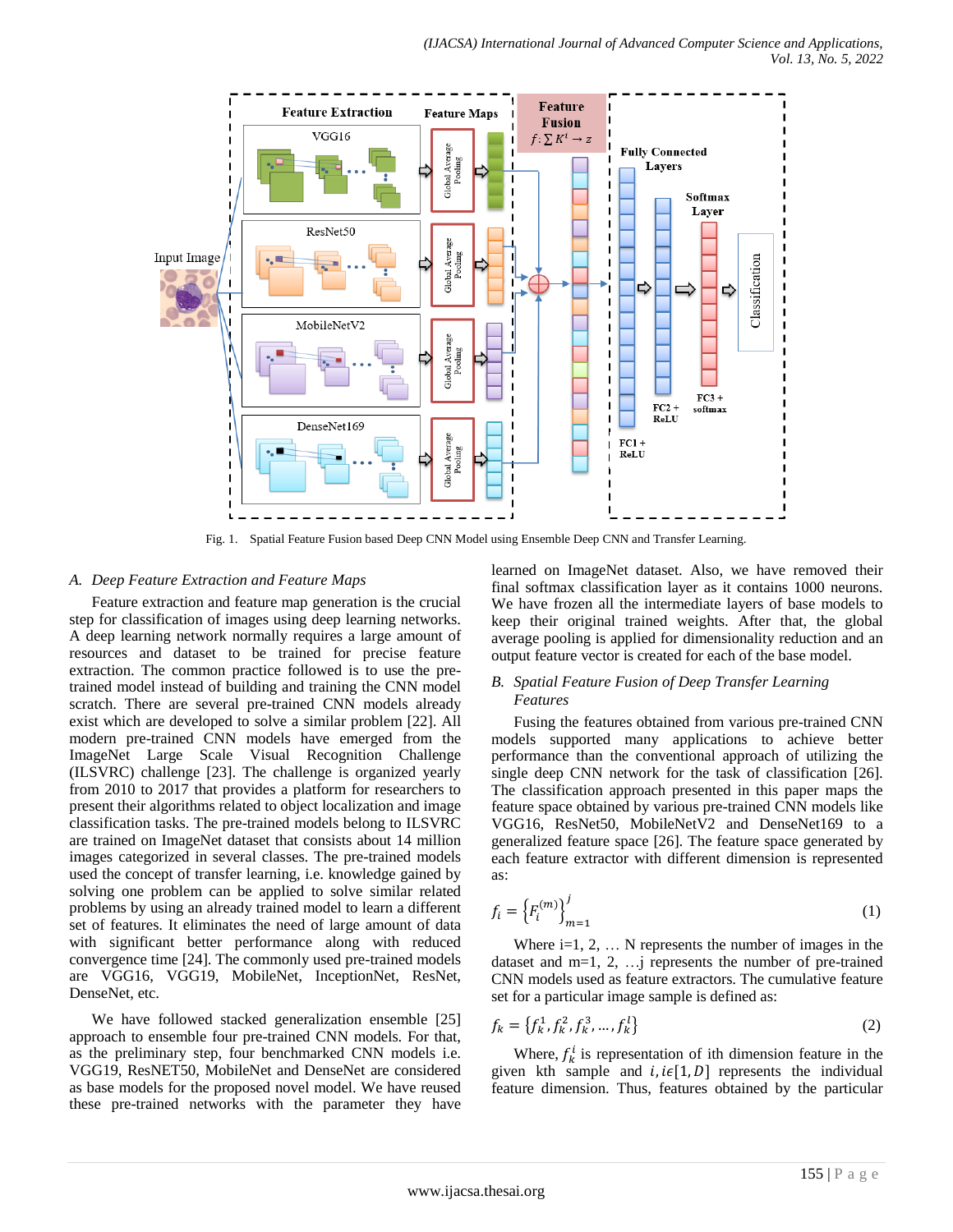CNN model forms individual feature space [27]. This, individual feature space is defined as:

$$
\psi = \{f1, f2, \dots, fn\} \tag{3}
$$

Where  $f_i$ ,  $i \in [1, n]$  is the feature set of individual sample and n represents the total number of samples in the dataset.

Feature fusion technique combines heterogeneous features obtained from various CNN models and utilize combined features for comprehensive processing for the cumulative decision-making. The feature fusion technique combines feature spaces obtained from individual CNNs and provide feature subspace, which is generalized than the original feature space. The feature fusion technique to create a generalized feature space is represented as:

$$
f: (\psi_{p_i}, \psi_{q_i}, \psi_r, \psi_{s_i}) \to \psi \tag{4}
$$

Where, f is future fusion function and  $\psi_p$ ,  $\psi_q$ ,  $\psi_r$  and  $\psi_s$ represents the feature spaces obtained by individual CNN model. The data imbalance and noise are the major limitations of the features obtained using individual CNNs. However, obtaining generalize feature vector by combining different feature spaces helps in selecting important features captured by different CNN models which leads to more accurate classification accuracy.

## *C. Spatial Feature Fusion*

In this research, the spatial feature fusion algorithm fuses the feature maps obtained by four different deep pre-trained CNN models [28]. Hence, four pre-trained CNN models are connected with each other using feature fusion techniques and point of connection between four models is known as fusion point. The training of softmax classifier is the next step after the fusion point in order to achieve the result of the classification as represented in Fig. 1. The spatial feature fusion function represented as:

$$
f: K^p + K^q + K^r + K^s \to z \tag{5}
$$

Where,  $K^p$ ,  $K^q$ ,  $K^r$  and  $K^s$  presents the set of features extracted by feature extractor P, Q, R and S respectively. Here, z denotes the fusion space features' set and  $K^p$ ,  $K^q$ ,  $K^r$ ,  $K^s$ , z  $\epsilon \psi^{LWD}$  where L states the length, W states the width and D states the channels of the feature set, respectively [28].

## *D. Classification*

After feature extraction, it is required to classify the data into various classes. This can be achieved using fully connected layers. In the proposed model, the third stage is performing classification. We have obtained a final feature vector after performing spatial feature fusion. For classification, two FC layers with ReLU and one FC layer with softmax are added to the proposed network as depicted in Fig. 1. A Rectified Linear Unit (ReLU) is used as an activation function for the first two fully connected layers. As the network classifies the input image into eight distinct classes, the last fully connected layer is applied with the softmax activation function.

#### IV. EXPERIMENTAL RESULTS AND DISCUSSION

The details regarding dataset, experimental setup and results are discussed in detail in this section. We have implemented the proposed ensemble CNN model using spatial feature fusion along with single model of VGG16, ResNet50, MobileNetV2 and DenseNet169.

## *A. Dataset*

The experiment was performed on the microscopic images dataset that represents peripheral blood cell images [29]. The dataset contains 17902 microscopic jpg images with size of 360 X 363 pixels. The images are captured in the Core Laboratory at the Hospital Clinic of Barcelona. The images are taken using the analyzer CellaVision DM96. These all images are annotated by the clinical expert pathologists. The dataset contains very high-quality labelled images that can be used to train any algorithms belonging to machine learning and deep learning. The dataset categorized into eight distinct groups that are platelet, neutrophil, monocyte, lymphocyte, immature granulocytes, erythroblast, eosinophil and basophil. The dataset is specifically used for hematological diagnosis using computational tools. All the images of the dataset are acquired from the year 2015 to 2019 [30]. Fig. 2 represents the sample images from platelet, neutrophil and monocyte class.

The proportion of images in the dataset is represented in Fig. 3. As mentioned earlier there are 17902 microscopic images that categorized into 8 distinct classes.

From the dataset, 80% data are used for training and 20% data are used for validation.



Fig. 2. Sample Images of Platelet, Neutrophil and Monocyte Classes.



Fig. 3. Distribution of Microscopic Peripheral Blood Cell Dataset.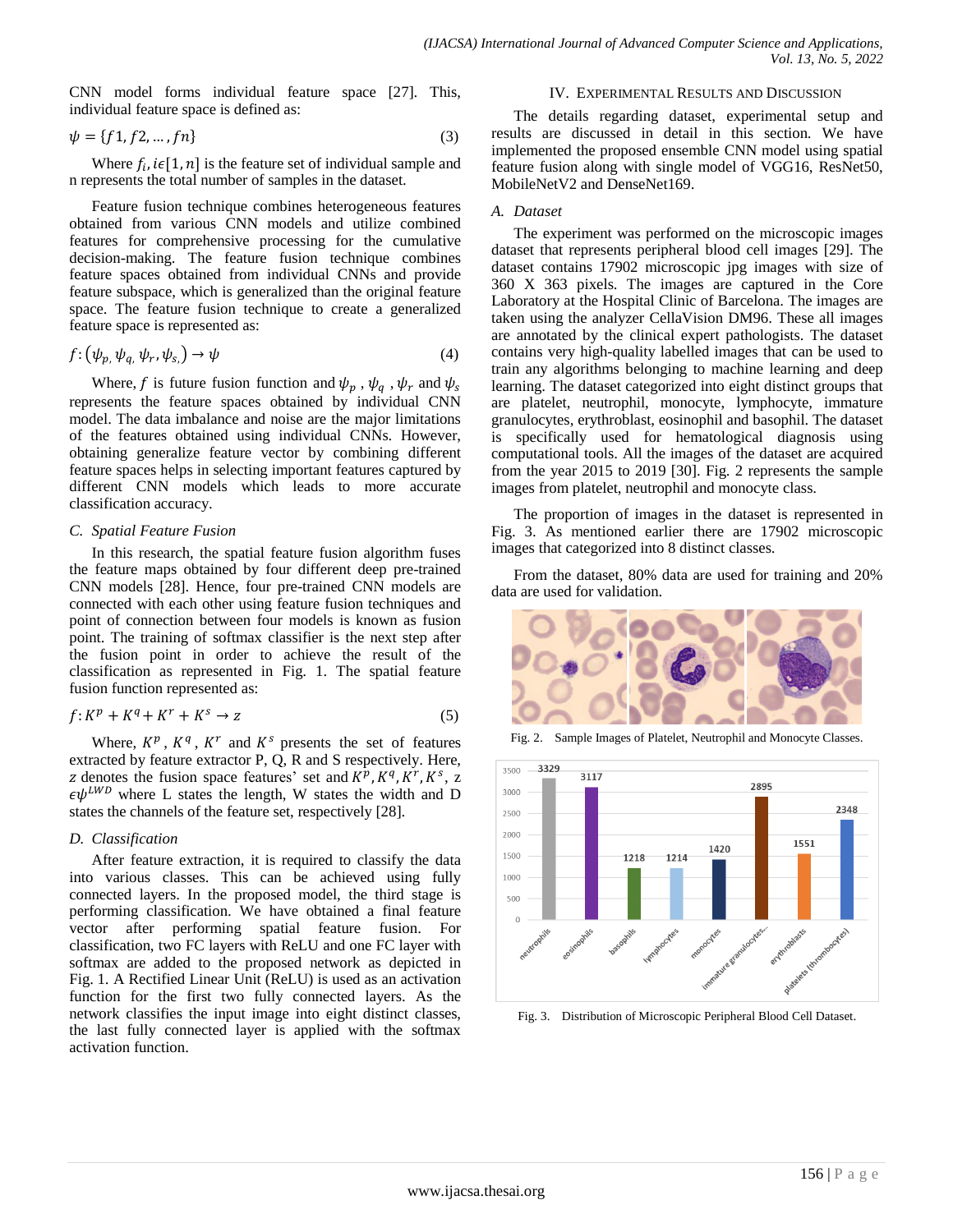#### *B. Environment Setup*

The experiment is carried out on a workstation configured with an Intel® CoreTM i7 8th generation processor, 32GB RAM, and NVIDIA Titan XP GPU with 64-bit Windows 10 operating system. To build the model for microscopic peripheral blood cell images classification, TensorFlow and Keras [31] API are used. TensorFlow is an open-source library and it provides many of the high-level and low-level APIs. Keras is one of the high-level API that built upon the TensorFlow library. It is a user-friendly and extensible library that makes the building of deep neural network fast. Keras offers various building blocks like activation functions, layers, optimizers, batch normalization etc. that are required to build a convolutional neural network. It provides the functionalities to run the CNN on a graphical processing unit (GPU) or tensor processing unit (TPU).

#### *C. Network Training and Hyperparameter Tuning*

One of the pre-requisite for any of the CNN model deployment is Training. One of the good practices is to use the pre-trained model instead of building and training the CNN model from scratch. Transfer learning is about re-using the pretrained CNN model for solving a new problem [32]. All benchmark pre-trained CNN models are trained on the large dataset like ImageNet, PASCAL, COCO, etc. In this research, the weights along with learning of pre-trained model are transfer in the CNN model. Also, a fine-tuning process is performed by unfreezing the few of top layers to retrain them for classification purpose [33]. The dataset considered in the experiment is a small dataset as it contains 17902 images categorized into 8 distinct classes. Transfer learning and finetuning is performed by removing the last layer and introducing fully-connected softmax layer for the purpose of classification.

The basic building block of CNN model is artificial neural network. Thus, CNN models possess self-learning capability. For that, during training process, the weight of the network is adjusted in order to minimize the loss function [34]. There are set of parameters which controls the entire training process [35][36]. In this experiment, model specific hyperparameters are used. Table I summarizes the hyperparameters along with their optimized value.

| Hyperparameter (s)         | <b>Values</b>  |
|----------------------------|----------------|
| Number of Epochs           | 20             |
| Learning rate              | 0.001          |
| Batch size                 | 32             |
| Optimizer                  | <b>SGD</b>     |
| <b>Activation Function</b> | ReLU / softmax |
| Dropout Rate               | 0.5            |

#### *D. Evaluation Metrics*

The benchmark evaluation metrics such as Precision, Recall, and F1-score are used to evaluate the performance of the proposed model. The equations used for the evaluation metrics are as per following.

$$
Precision(r) = \frac{TP(r)}{TP(r) + FP(r)}
$$

(6)

$$
Recall(r) = \frac{TP(r)}{TP(r) + FN(r)}
$$
(7)

$$
F1 - Score(r) = \frac{2}{\frac{1}{Recall(r)} + \frac{1}{Precision(r)}}
$$
(8)

Here, TP and FP are the true positive and true negatives, respectively. TN and FN are the true negatives and false negatives, respectively. To get the values of TP, TN, FP and FN, N X N confusion matrix is used, where N represents the number of classes available in the dataset [38]. The confusion matrix compares the actual values with the predicted values predicted by CNN model. It represents the values for TP, TN, FP and FN [37].

#### V. RESULT AND DISCUSSION

In this section, the performance of the proposed ensemble CNN model along with the performance of each individual CNN model i.e. VGG16, ResNet50, MobileNetV2 and DenseNet169 is discussed. To evaluate the performance of the model, two metric namely accuracy and loss are considered. The average accuracy and average loss for training and validation are measured. Accuracy is a metric used to measure the performance of a model. The accuracy is defined as:

$$
Accuracy = \frac{TP+FN}{Total no of samples}
$$
 (9)

Where TP is the true positive and FN indicates false negatives [38].

Loss is defined as an error happened in prediction by a model. It is calculated by the difference between the value predicted by a CNN model and an actual value present in the dataset. While training the CNN model, the aim is to decrease the loss by optimizing the weights. Usually, two functions are used to measure a loss namely mean square error and crossentropy. The cross-entropy is used to measure the loss and the formula is defined by the following equation [39].

Cross–entropy = 
$$
-\sum_{i=1}^{n} \sum_{j=1}^{n} y_{i,j} \log(p_{i,j})
$$
 (10)

Table II shows the values obtained for training and validation accuracy and loss respectively. It can be observed that the proposed CNN model achieved the highest accuracy i.e. 96.45% during training and 96.10% during validation. Moreover, it has the lowest loss i.e. 0.028 during training and 0.024 during validation. It shows that the proposed CNN model learns well as compare to the other models.

TABLE II. ACCURACY AND LOSS VALUES

| <b>Deep Learning</b>  | <b>Training</b>                          |       | <b>Validation</b>      |       |
|-----------------------|------------------------------------------|-------|------------------------|-------|
| <b>Model</b>          | <b>Accuracy</b><br>Loss<br>$\frac{9}{6}$ |       | <b>Accuracy</b><br>(%) | Loss  |
| Proposed CNN<br>Model | 96.45                                    | 0.028 | 96.10                  | 0.024 |
| DenseNet169           | 93.10                                    | 0.036 | 92.69                  | 0.039 |
| MobileNetV2           | 92.78                                    | 0.045 | 92.91                  | 0.042 |
| ResNet <sub>50</sub>  | 92.10                                    | 0.059 | 91.75                  | 0.063 |
| VGG16                 | 87.56                                    | 0.097 | 86.80                  | 0.089 |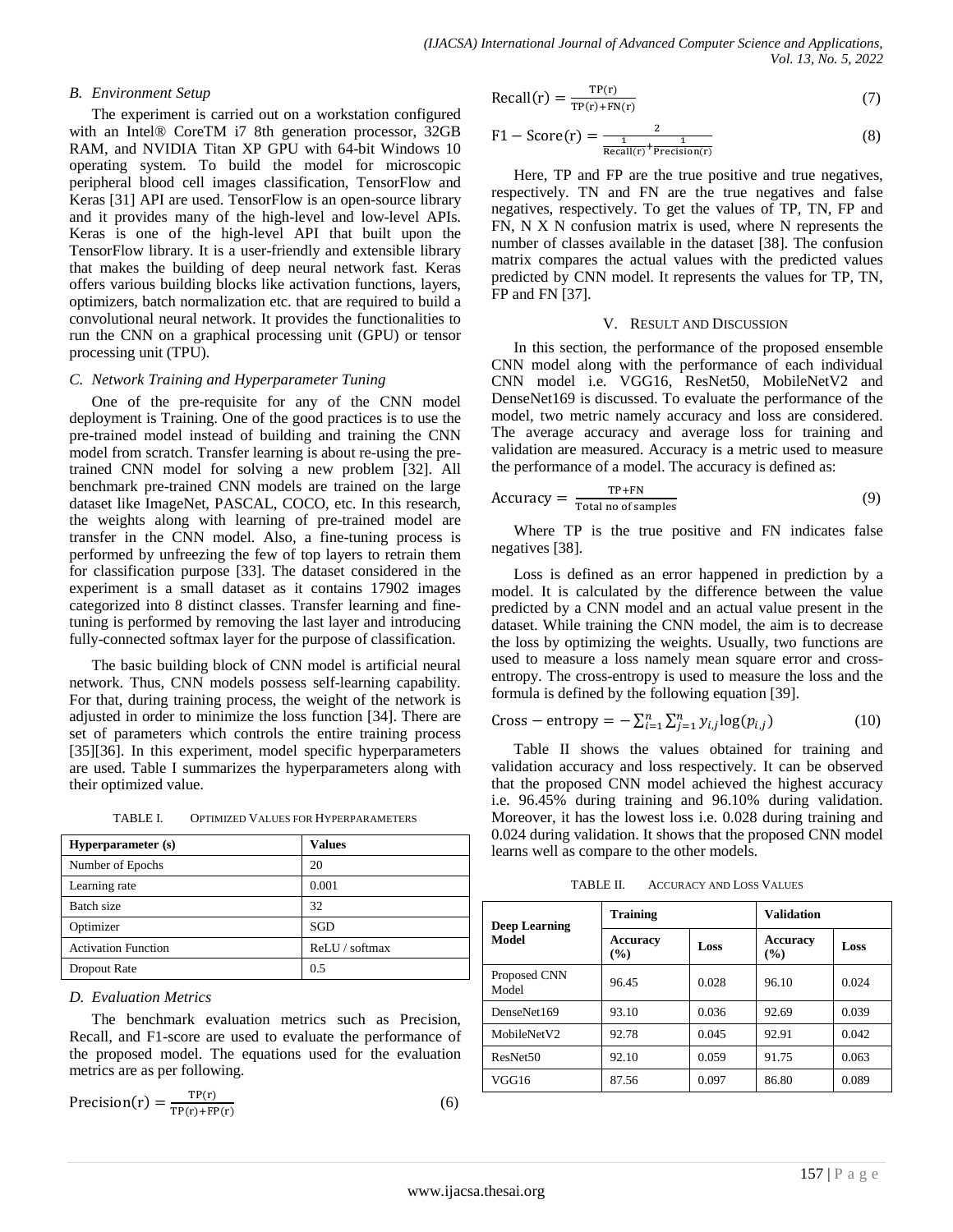

Fig. 4. Accuracy and Loss for the Proposed CNN Model.

The proposed CNN model also converges adequately and it can be shown from Fig. 4. The figure represents the accuracy and loss curves obtained during training and validation. Fig. 4 shows that the curves for both; training and validation for accuracy are going parallel and close to each other. Moreover, the loss curves are also going parallel and close to each other. This shows that model is trained adequately without facing the issues of underfitting and overfitting.

Table III represents the values for the precision, recall and F1-score for the different models obtained during experiment.

The F1-score, Precision and Recall values for VGG16 are 87.30%, 87.45% and 87.15 respectively. For ResNet50, the values are 92.17%, 92.25% and 92.10% respectively. MobileNetV2 provides 92.76%, 92.75% and 92.82% for F1 score, Precision and Recall. DenseNet169 gives 93.02%, 92.90% and 93.15% for F1-score, Precision and Recall. However, the proposed CNN model outperforms all other individual pre-trained CNN models and provides the highest values i.e. 96.55%, 96.40% and 96.70% for F1-score, Precision and Recall respectively.

From the results, it can be concluded that the spatial feature fusion approach for classification of microscopic blood cell images provides better results with enhancement in learning ability. The generalized transfer learning feature space developed by deep feature extractor reduces the problem of bias and variance while increase the performance. Hence, the proposed CNN model has better performance than the individual pre-trained CNN models.

TABLE III. PRECISION, RECALL AND F1-SCORE VALUES

| Deep Learning Model       | $F1-Score(%)$ | Precision (%) | Recall $(\%)$ |
|---------------------------|---------------|---------------|---------------|
| <b>Proposed CNN Model</b> | 96.55         | 96.40         | 96.70         |
| DenseNet169               | 93.02         | 92.90         | 93.15         |
| MobileNetV2               | 92.76         | 92.75         | 92.82         |
| ResNet50                  | 92.17         | 92.25         | 92.10         |
| VGG16                     | 87.30         | 87.45         | 87.15         |

#### VI. CONCLUSION

Deep learning models provide promising results in biomedical image analysis. It brings a new way for analysing and interpreting data that helps to identify the early signs of health conditions. A spatial feature fusion approach for biomedical image classification based on ensemble deep CNN and transfer learning is proposed in this paper. For that, the generalized transfer learning feature space is developed and a spatial fusion is applied to merge the learned features of different pre-trained CNNs. The paper covers the details of implementation and evaluation of the most proposed CNN model for classifying microscopic peripheral blood cell images. The dataset contains 17902 images of blood cell that are categorized into 8 class labels. The experiment shows that the proposed ensemble CNN model outperforms individual pre-trained CNN model and provides better precision, recall and F1-score values.

#### **REFERENCES**

- [1] "Biomedical imaging & image processing," *Embs.org*. [Online]. Available: https://www.embs.org/about-biomedical-engineering/ourareas-of-research/biomedical-imaging-image-processing. [Accessed: 19- Jan-2022].
- [2] "The important role medical imaging plays in diagnosis and treatment :: PBMC health," *Pbmchealth.org*. [Online]. Available: https://www.pbmchealth.org/news-events/blog/important-role-medicalimaging-plays-diagnosis-and-treatment. [Accessed: 19-Jan-2022].
- [3] U. F. O. Themes, "The role of imaging in medicine," *Radiology Key*, 09- Aug-2020. [Online]. Available: https://radiologykey.com/the-role-ofimaging-in-medicine. [Accessed: 19-Jan-2022].
- [4] Z. Lai and H. Deng, "Medical image classification based on deep features extracted by deep model and statistic feature fusion with multilayer perceptron," *Comput. Intell. Neurosci.*, vol. 2018, p. 2061516, 2018.
- [5] F. Pesapane, M. Codari, and F. Sardanelli, "Artificial intelligence in medical imaging: threat or opportunity? Radiologists again at the forefront of innovation in medicine," *Eur. Radiol. Exp*, vol. 2, no. 1, 2018.
- [6] I. Patel and S. Patel, "An optimized deep learning model for flower classification using NAS-FPN and Faster R-CNN," *Ijstr.org*. [Online]. Available: http://www.ijstr.org/final-print/mar2020/An-Optimized-Deep-Learning-Model-For-Flower-Classification-Using-Nas-fpn-And-Faster-R-cnn.pdf. [Accessed: 19-Jan-2022].
- [7] H.-H. Zhao and H. Liu, "Multiple classifiers fusion and CNN feature extraction for handwritten digits recognition," *Granul. Comput.*, vol. 5, no. 3, pp. 411–418, 2020.
- [8] M. Hassaballah, A. A. Abdelmgeid, and H. A. Alshazly, "Image features detection, description and matching," in *Image Feature Detectors and Descriptors*, Cham: Springer International Publishing, 2016, pp. 11–45.
- [9] S. Ge, C. Bai, Y. Liu, Y. Liu, and T. Zhao, "Deep and discriminative feature learning for fingerprint classification," in *2017 3rd IEEE International Conference on Computer and Communications (ICCC)*, 2017, pp. 1942–1946.
- [10] N. Sharma, A. K. Ray, S. Sharma, K. K. Shukla, S. Pradhan, and L. M. Aggarwal, "Segmentation and classification of medical images using